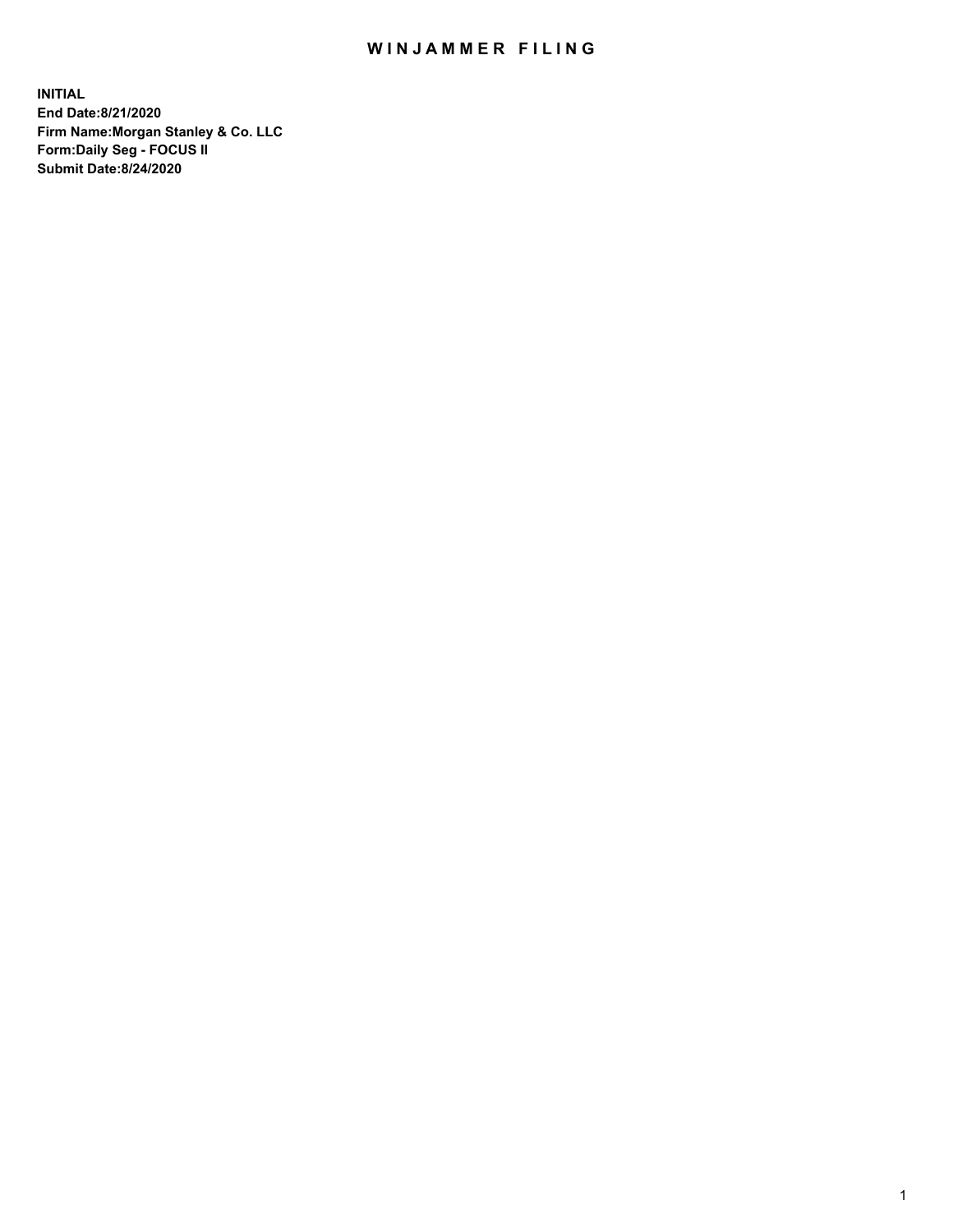**INITIAL End Date:8/21/2020 Firm Name:Morgan Stanley & Co. LLC Form:Daily Seg - FOCUS II Submit Date:8/24/2020 Daily Segregation - Cover Page**

| Name of Company                                                                                                                                                                                                                                                                                                                | Morgan Stanley & Co. LLC                        |
|--------------------------------------------------------------------------------------------------------------------------------------------------------------------------------------------------------------------------------------------------------------------------------------------------------------------------------|-------------------------------------------------|
| <b>Contact Name</b>                                                                                                                                                                                                                                                                                                            | <b>Ikram Shah</b>                               |
| <b>Contact Phone Number</b>                                                                                                                                                                                                                                                                                                    | 212-276-0963                                    |
| <b>Contact Email Address</b>                                                                                                                                                                                                                                                                                                   | Ikram.shah@morganstanley.com                    |
| FCM's Customer Segregated Funds Residual Interest Target (choose one):<br>a. Minimum dollar amount: ; or<br>b. Minimum percentage of customer segregated funds required:% ; or<br>c. Dollar amount range between: and; or<br>d. Percentage range of customer segregated funds required between:% and%.                         | 235,000,000<br><u>0</u><br><u>00</u><br>00      |
| FCM's Customer Secured Amount Funds Residual Interest Target (choose one):<br>a. Minimum dollar amount: ; or<br>b. Minimum percentage of customer secured funds required:% ; or<br>c. Dollar amount range between: and; or<br>d. Percentage range of customer secured funds required between:% and%.                           | 140,000,000<br><u>0</u><br>0 <sub>0</sub><br>00 |
| FCM's Cleared Swaps Customer Collateral Residual Interest Target (choose one):<br>a. Minimum dollar amount: ; or<br>b. Minimum percentage of cleared swaps customer collateral required:% ; or<br>c. Dollar amount range between: and; or<br>d. Percentage range of cleared swaps customer collateral required between:% and%. | 92,000,000<br><u>0</u><br>0 Q<br>0 <sub>0</sub> |

Attach supporting documents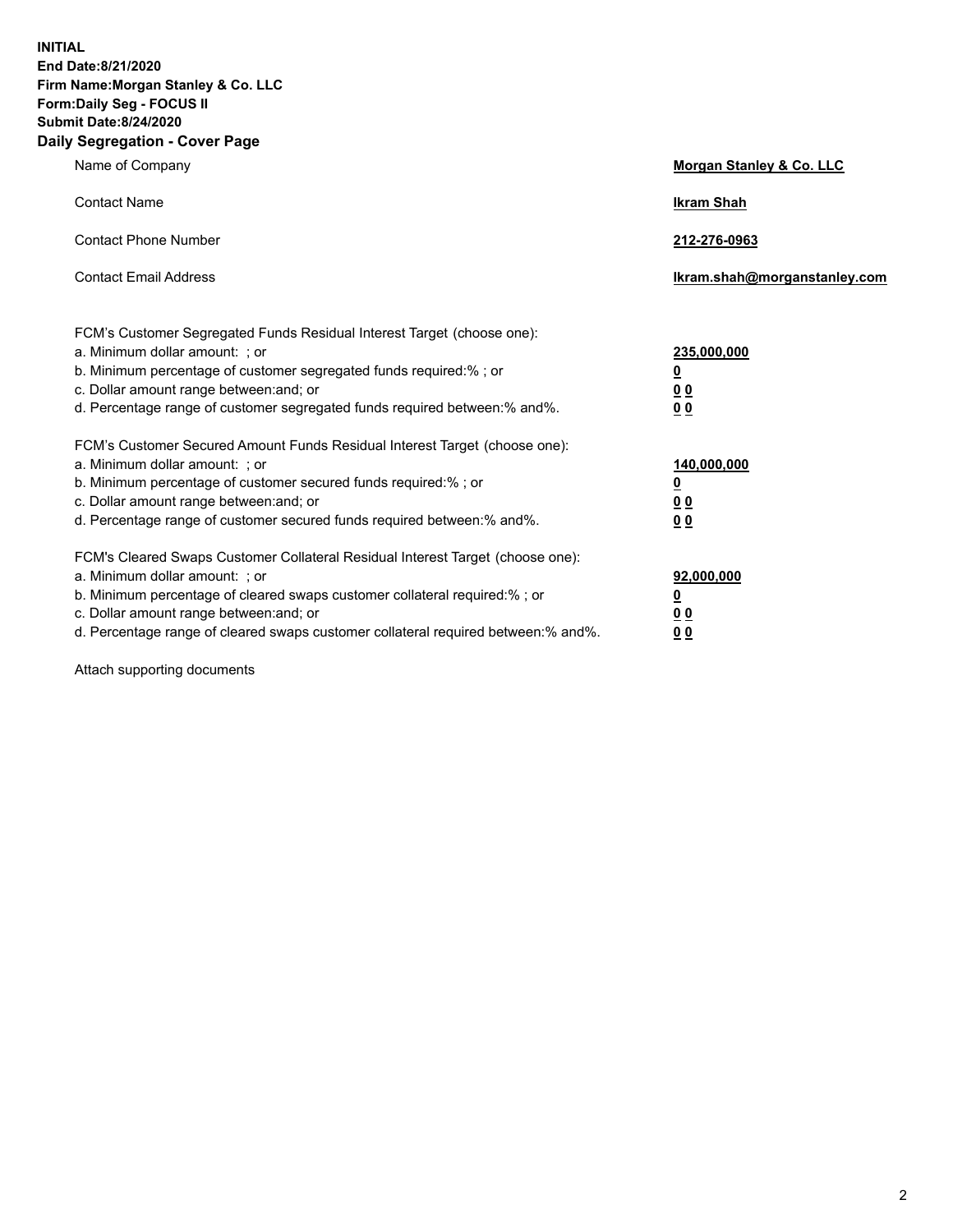## **INITIAL End Date:8/21/2020 Firm Name:Morgan Stanley & Co. LLC Form:Daily Seg - FOCUS II Submit Date:8/24/2020**

## **Daily Segregation - Secured Amounts**

|     | Foreign Futures and Foreign Options Secured Amounts                                         |                                   |
|-----|---------------------------------------------------------------------------------------------|-----------------------------------|
|     | Amount required to be set aside pursuant to law, rule or regulation of a foreign            | $0$ [7305]                        |
|     | government or a rule of a self-regulatory organization authorized thereunder                |                                   |
| 1.  | Net ledger balance - Foreign Futures and Foreign Option Trading - All Customers             |                                   |
|     | A. Cash                                                                                     | 3,943,568,974 [7315]              |
|     | B. Securities (at market)                                                                   | 2,975,998,305 [7317]              |
| 2.  | Net unrealized profit (loss) in open futures contracts traded on a foreign board of trade   | 724,230,358 [7325]                |
| 3.  | Exchange traded options                                                                     |                                   |
|     | a. Market value of open option contracts purchased on a foreign board of trade              | 11,959,968 [7335]                 |
|     | b. Market value of open contracts granted (sold) on a foreign board of trade                | -17,472,342 [7337]                |
| 4.  | Net equity (deficit) (add lines 1.2. and 3.)                                                | 7,638,285,263 [7345]              |
| 5.  | Account liquidating to a deficit and account with a debit balances - gross amount           | 73,051,692 [7351]                 |
|     | Less: amount offset by customer owned securities                                            | -72,187,649 [7352] 864,043 [7354] |
| 6.  | Amount required to be set aside as the secured amount - Net Liquidating Equity              | 7,639,149,306 [7355]              |
|     | Method (add lines 4 and 5)                                                                  |                                   |
| 7.  | Greater of amount required to be set aside pursuant to foreign jurisdiction (above) or line | 7,639,149,306 [7360]              |
|     | 6.                                                                                          |                                   |
|     | FUNDS DEPOSITED IN SEPARATE REGULATION 30.7 ACCOUNTS                                        |                                   |
| 1.  | Cash in banks                                                                               |                                   |
|     | A. Banks located in the United States                                                       | 305,427,746 [7500]                |
|     | B. Other banks qualified under Regulation 30.7                                              | 848,910,082 [7520] 1,154,337,828  |
|     |                                                                                             | [7530]                            |
| 2.  | <b>Securities</b>                                                                           |                                   |
|     | A. In safekeeping with banks located in the United States                                   | 594,826,445 [7540]                |
|     | B. In safekeeping with other banks qualified under Regulation 30.7                          | 0 [7560] 594,826,445 [7570]       |
| 3.  | Equities with registered futures commission merchants                                       |                                   |
|     | A. Cash                                                                                     | 24,042,978 [7580]                 |
|     | <b>B.</b> Securities                                                                        | $0$ [7590]                        |
|     | C. Unrealized gain (loss) on open futures contracts                                         | 3,142,287 [7600]                  |
|     | D. Value of long option contracts                                                           | $0$ [7610]                        |
|     | E. Value of short option contracts                                                          | 0 [7615] 27,185,265 [7620]        |
| 4.  | Amounts held by clearing organizations of foreign boards of trade                           |                                   |
|     | A. Cash                                                                                     | $0$ [7640]                        |
|     | <b>B.</b> Securities                                                                        | $0$ [7650]                        |
|     | C. Amount due to (from) clearing organization - daily variation                             | $0$ [7660]                        |
|     | D. Value of long option contracts                                                           | $0$ [7670]                        |
|     | E. Value of short option contracts                                                          | 0 [7675] 0 [7680]                 |
| 5.  | Amounts held by members of foreign boards of trade                                          |                                   |
|     | A. Cash                                                                                     | 2,980,681,947 [7700]              |
|     | <b>B.</b> Securities                                                                        | 2,381,171,860 [7710]              |
|     | C. Unrealized gain (loss) on open futures contracts                                         | 721,088,071 [7720]                |
|     | D. Value of long option contracts                                                           | 11,959,968 [7730]                 |
|     | E. Value of short option contracts                                                          | -17,472,342 [7735] 6,077,429,504  |
|     |                                                                                             | [7740]                            |
| 6.  | Amounts with other depositories designated by a foreign board of trade                      | $0$ [7760]                        |
| 7.  | Segregated funds on hand                                                                    | $0$ [7765]                        |
| 8.  | Total funds in separate section 30.7 accounts                                               | 7,853,779,042 [7770]              |
| 9.  | Excess (deficiency) Set Aside for Secured Amount (subtract line 7 Secured Statement         | 214,629,736 [7380]                |
|     | Page 1 from Line 8)                                                                         |                                   |
| 10. | Management Target Amount for Excess funds in separate section 30.7 accounts                 | 140,000,000 [7780]                |

11. Excess (deficiency) funds in separate 30.7 accounts over (under) Management Target **74,629,736** [7785]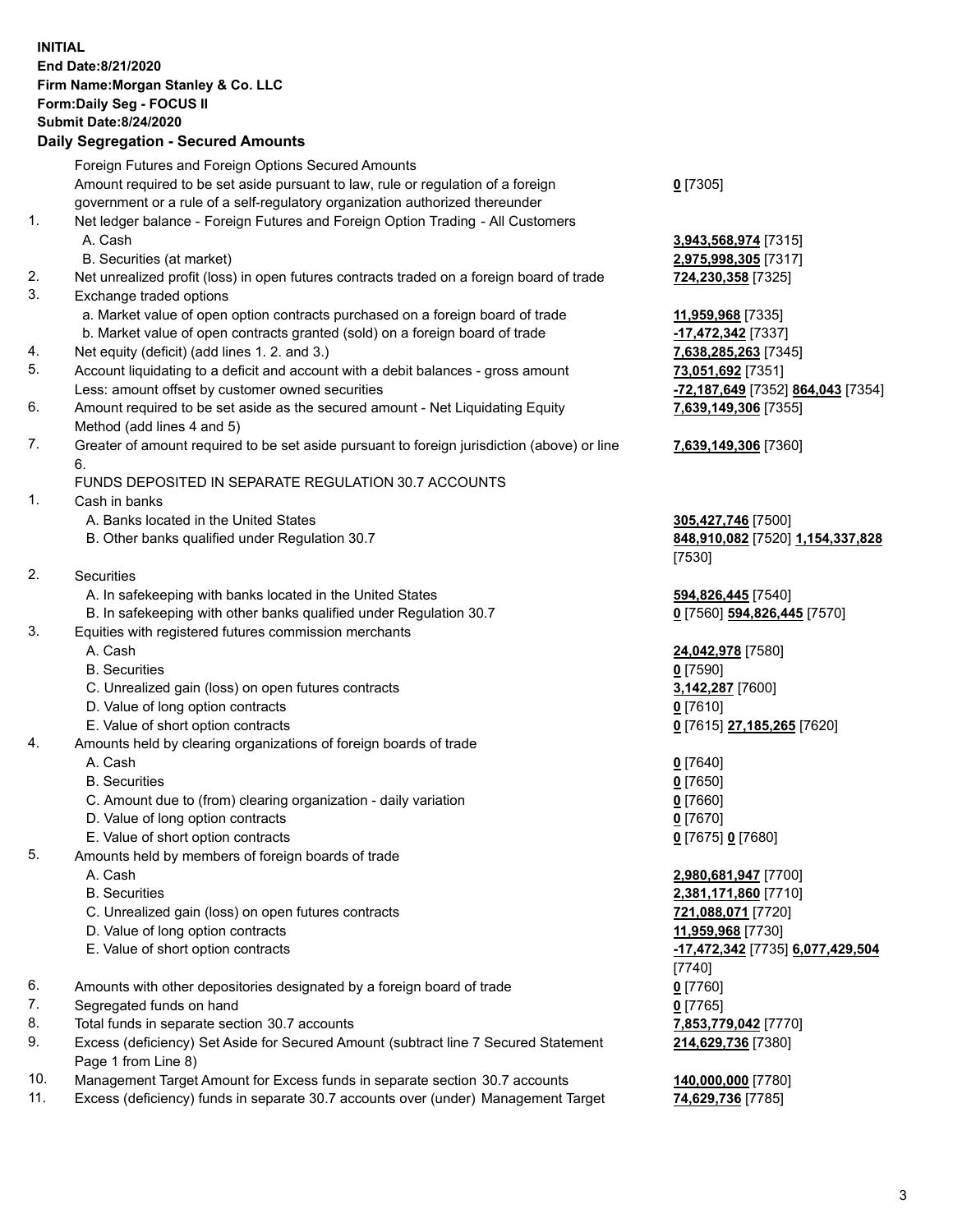**INITIAL End Date:8/21/2020 Firm Name:Morgan Stanley & Co. LLC Form:Daily Seg - FOCUS II Submit Date:8/24/2020 Daily Segregation - Segregation Statement** SEGREGATION REQUIREMENTS(Section 4d(2) of the CEAct) 1. Net ledger balance A. Cash **14,441,682,905** [7010] B. Securities (at market) **8,763,011,760** [7020] 2. Net unrealized profit (loss) in open futures contracts traded on a contract market **3,225,449,522** [7030] 3. Exchange traded options A. Add market value of open option contracts purchased on a contract market **521,102,871** [7032] B. Deduct market value of open option contracts granted (sold) on a contract market **-414,876,975** [7033] 4. Net equity (deficit) (add lines 1, 2 and 3) **26,536,370,083** [7040] 5. Accounts liquidating to a deficit and accounts with debit balances - gross amount **133,500,776** [7045] Less: amount offset by customer securities **-132,544,463** [7047] **956,313** [7050] 6. Amount required to be segregated (add lines 4 and 5) **26,537,326,396** [7060] FUNDS IN SEGREGATED ACCOUNTS 7. Deposited in segregated funds bank accounts A. Cash **4,277,012,682** [7070] B. Securities representing investments of customers' funds (at market) **0** [7080] C. Securities held for particular customers or option customers in lieu of cash (at market) **876,038,637** [7090] 8. Margins on deposit with derivatives clearing organizations of contract markets A. Cash **13,626,569,319** [7100] B. Securities representing investments of customers' funds (at market) **0** [7110] C. Securities held for particular customers or option customers in lieu of cash (at market) **7,886,973,123** [7120] 9. Net settlement from (to) derivatives clearing organizations of contract markets **133,377,794** [7130] 10. Exchange traded options A. Value of open long option contracts **521,102,871** [7132] B. Value of open short option contracts **-414,876,975** [7133] 11. Net equities with other FCMs A. Net liquidating equity **18,057,216** [7140] B. Securities representing investments of customers' funds (at market) **0** [7160] C. Securities held for particular customers or option customers in lieu of cash (at market) **0** [7170] 12. Segregated funds on hand **0** [7150] 13. Total amount in segregation (add lines 7 through 12) **26,924,254,667** [7180] 14. Excess (deficiency) funds in segregation (subtract line 6 from line 13) **386,928,271** [7190] 15. Management Target Amount for Excess funds in segregation **235,000,000** [7194]

16. Excess (deficiency) funds in segregation over (under) Management Target Amount Excess

**151,928,271** [7198]